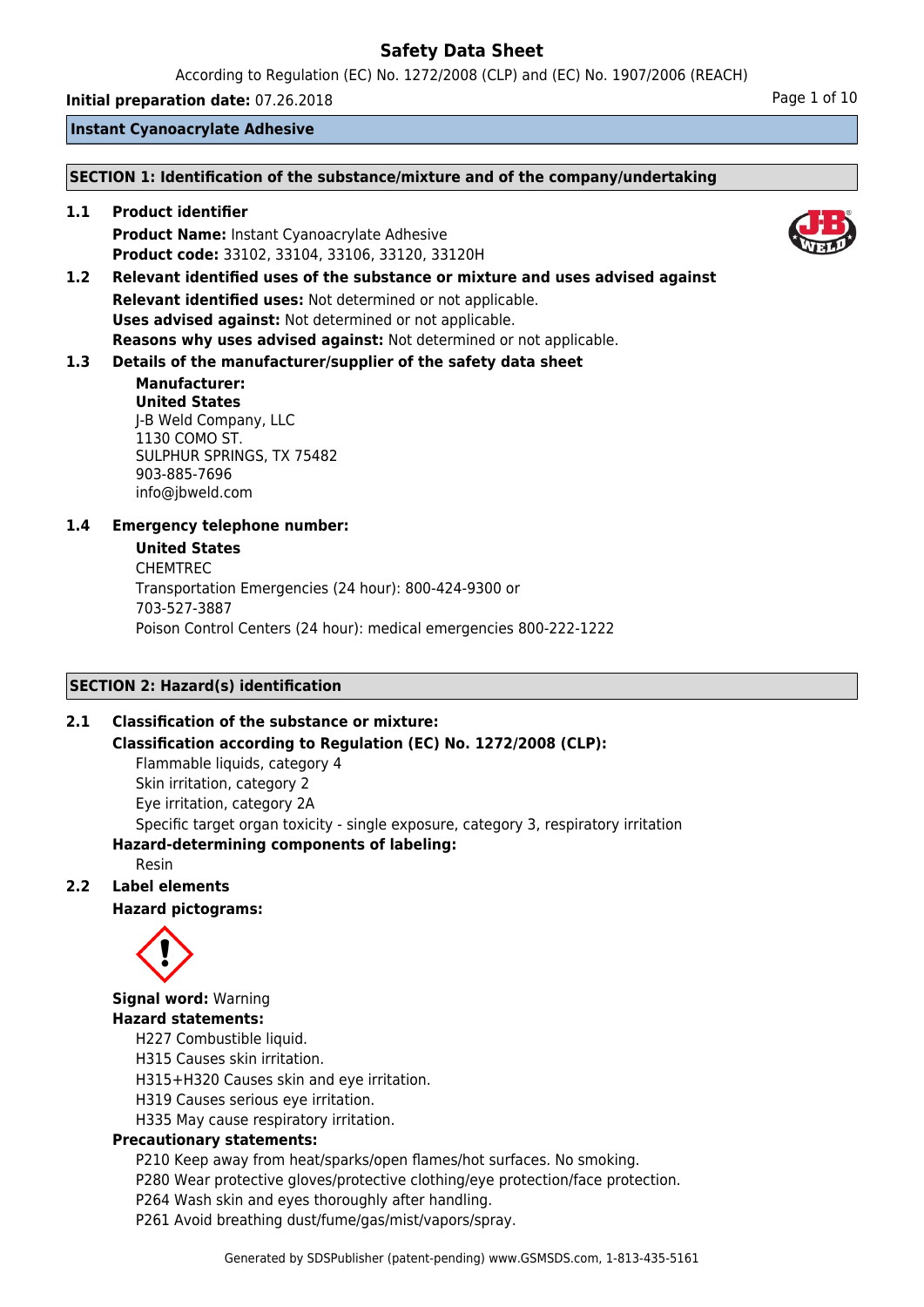According to Regulation (EC) No. 1272/2008 (CLP) and (EC) No. 1907/2006 (REACH)

### **Initial preparation date:** 07.26.2018 **Page 2 of 10**

## **Instant Cyanoacrylate Adhesive**

P271 Use only outdoors or in a well-ventilated area. P233 Keep container tightly closed. P370+P378 In case of fire: Use agents recommended in section 5 for extinction. P321 Specific treatment (see supplemental first aid instructions on this label). P362 Take off contaminated clothing and wash before reuse P302+P352 IF ON SKIN: Wash with plenty of soap and water. P332+P313 If skin irritation occurs: Get medical advice/attention P362+P364 Take off contaminated clothing and wash it before reuse. P305+P351+P338 IF IN EYES: Rinse cautiously with water for several minutes. Remove contact lenses, if present and easy to do. Continue rinsing. P337+P313 If eye irritation persists get medical advice/attention P312 Call a POISON CENTER or doctor/physician if you feel unwell. P304+P340 IF INHALED: Remove victim to fresh air and keep at rest in a position comfortable for breathing. P403 Store in a well ventilated place. P403+P235 Store in a well ventilated place. Keep cool. P405 Store locked up. P403+P233 Store in a well ventilated place. Keep container tightly closed. P501 Dispose of contents/container in accordance with local regulation.

## **2.3 Other hazards:** None known

## **SECTION 3: Composition/information on ingredients**

## **3.1 Substance:**

| Identification                                      | <b>Name</b> | <b>Weight %</b> |
|-----------------------------------------------------|-------------|-----------------|
| CAS number:<br>7085-85-0<br>EC number:<br>230-391-5 | Resin       | 100             |

## **3.2 Mixture:** Not applicable.

**Additional information:** None **Full Text of H and EUH statements:** See section 16

## **SECTION 4: First aid measures**

## **4.1 Description of first aid measures**

## **General notes:**

Not determined or not available.

## **Following inhalation:**

Loosen clothing as necessary and position individual in a comfortable position Maintain an unobstructed airway Get medical advice/attention if you feel unwell Take precautions to ensure your own safety Remove source of exposure or move person to fresh air Get medical advice if you feel unwell or concerned

## **Following skin contact:**

Rinse affected area with soap and water If symptoms develop or persist, seek medical attention Take off all contaminated clothing Gently blot or brush away excess product Wash with plenty of lukewarm, gently flowing water Get medical advice if skin irritation occurs or you feel unwell

## **Following eye contact:**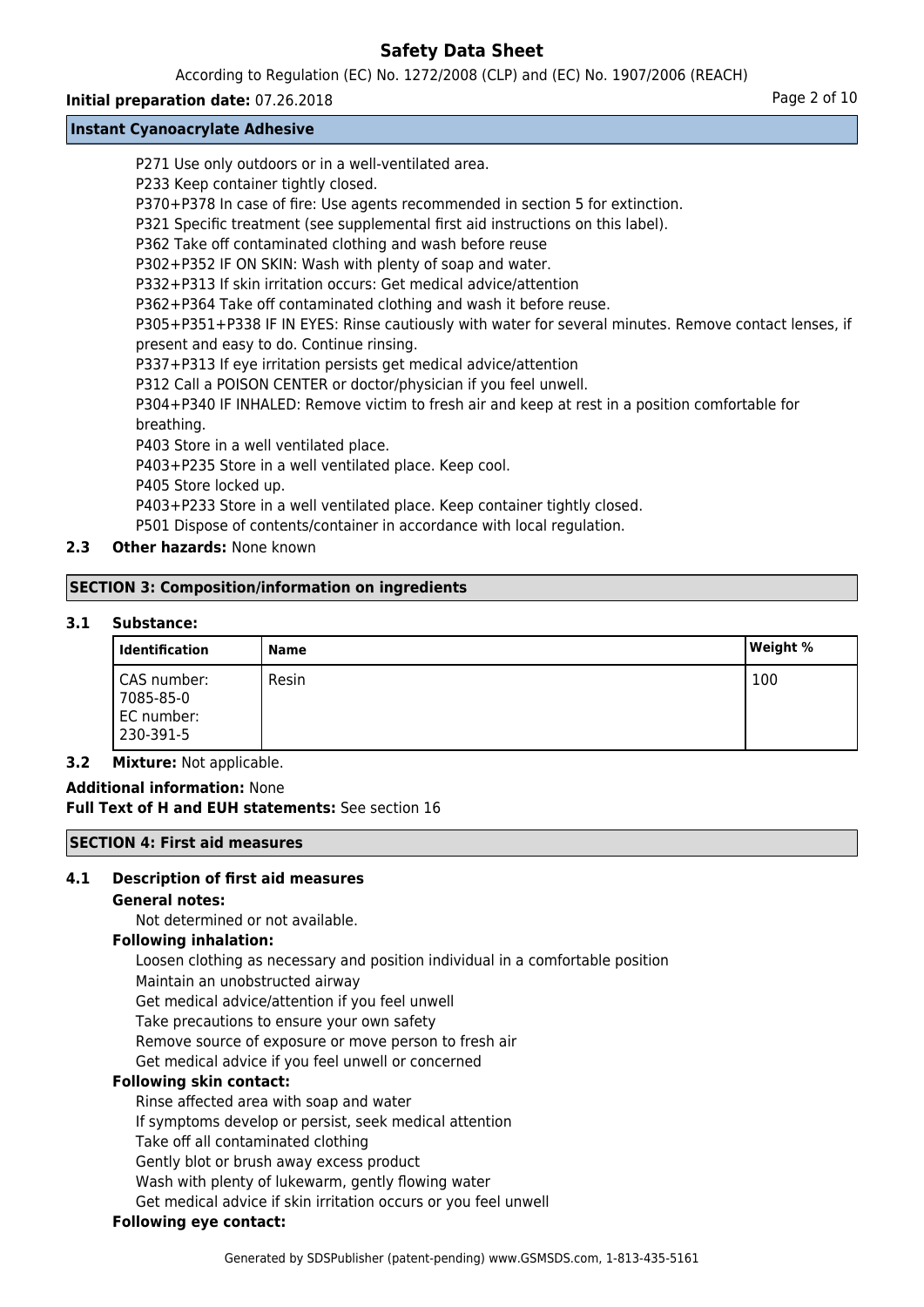According to Regulation (EC) No. 1272/2008 (CLP) and (EC) No. 1907/2006 (REACH)

### **Initial preparation date:** 07.26.2018 **Page 3 of 10 Page 3 of 10**

# **Instant Cyanoacrylate Adhesive**

|     | <b>INSTANT CYANOACTYIALE AUNESIVE</b>                                                                                                                                                                                                              |
|-----|----------------------------------------------------------------------------------------------------------------------------------------------------------------------------------------------------------------------------------------------------|
|     | Rinse/flush exposed eye(s) gently using water for 15-20 minutes<br>If symptoms develop or persist, seek medical attention<br>Rinse eyes cautiously with lukewarm, gently flowing water for several minutes, while holding the eyelids<br>open      |
|     | Remove contact lenses, if present and easy to do so<br>Continue rinsing for 15-20 minutes<br>Get medical advice if eye irritation persists                                                                                                         |
|     | <b>Following ingestion:</b><br>Rinse mouth thoroughly<br>Seek medical attention if irritation, discomfort, or vomiting persists                                                                                                                    |
| 4.2 | Most important symptoms and effects, both acute and delayed                                                                                                                                                                                        |
|     | <b>Acute symptoms and effects:</b><br>Not determined or not available.<br><b>Delayed symptoms and effects:</b><br>Not determined or not available.                                                                                                 |
| 4.3 | Indication of any immediate medical attention and special treatment needed                                                                                                                                                                         |
|     | <b>Specific treatment:</b><br>Not determined or not available.<br><b>Notes for the doctor:</b><br>Not determined or not available                                                                                                                  |
|     | <b>SECTION 5: Firefighting measures</b>                                                                                                                                                                                                            |
| 5.1 | <b>Extinguishing media</b><br><b>Suitable extinguishing media:</b><br>Use Water (fog only), dry chemical, chemical foam, carbon dioxide, or alcohol-resistant foam.<br><b>Unsuitable extinguishing media:</b><br>Not determined or not applicable. |
|     |                                                                                                                                                                                                                                                    |

## **5.2 Special hazards arising from the substance or mixture:**

Thermal decomposition can lead to release of irritating gases and vapors.

## **5.3 Advice for firefighters**

### **Personal protection equipment:**

Use typical firefighting equipment, self-contained breathing apparatus, special tightly sealed suit.

### **Special precautions:**

Shut off sources of ignition. Carbon monoxide and carbon dioxide may form upon combustion. Heating causes a rise in pressure, risk of bursting and combustion.

## **SECTION 6: Accidental release measures**

### **6.1 Personal precautions, protective equipment and emergency procedures:**

Ensure adequate ventilation. Ensure air handling systems are operational. Wear protective eye wear, gloves and clothing.

## **6.2 Environmental precautions:**

Should not be released into the environment. Prevent from reaching drains, sewer or waterway.

## **6.3 Methods and material for containment and cleaning up:**

Wear protective eye wear, gloves and clothing. Use spark-proof tools and explosion-proof equipment. Absorb with non-combustible liquid-binding material (sand, diatomaceus earth (clay), acid binders, universal binders).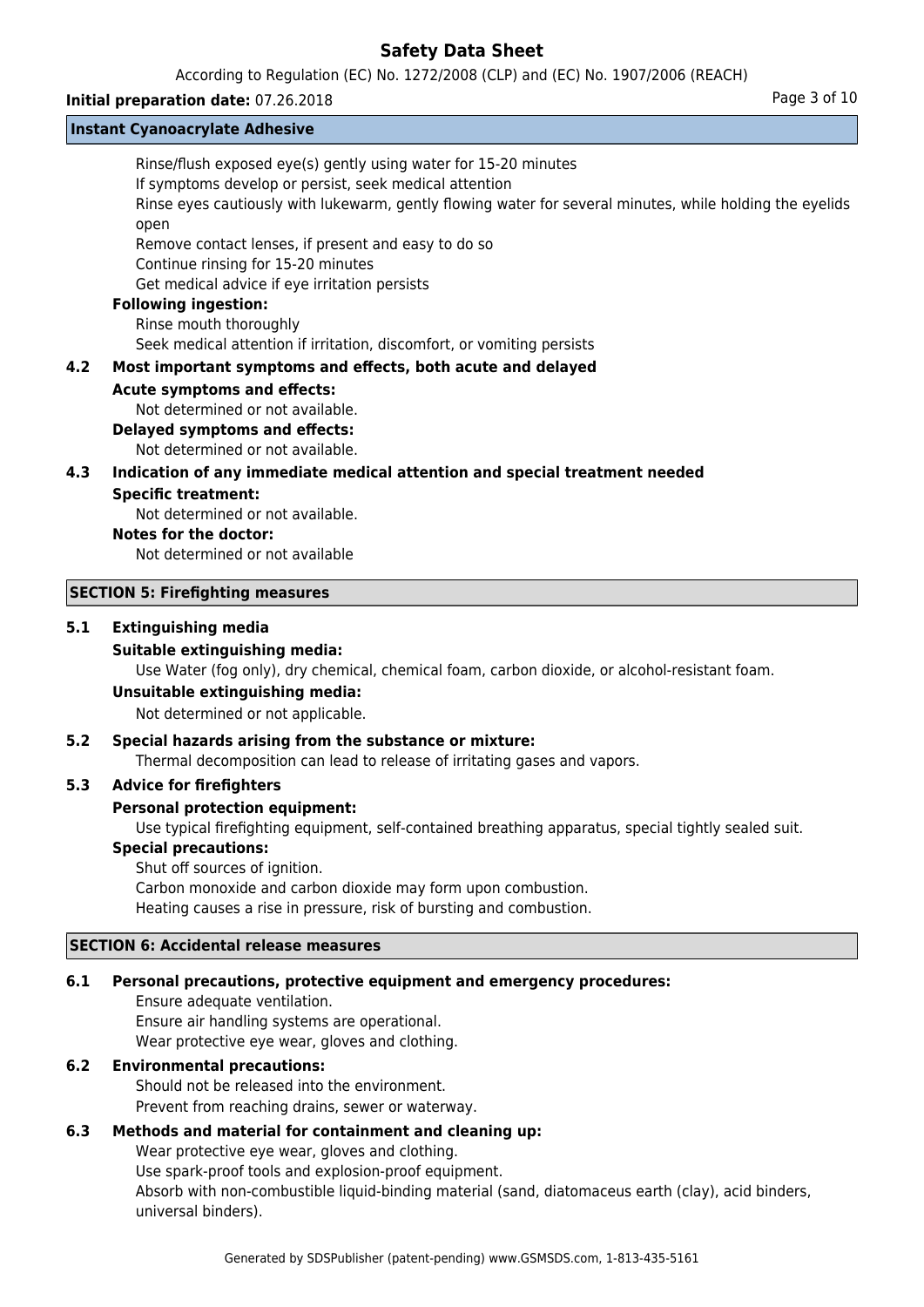According to Regulation (EC) No. 1272/2008 (CLP) and (EC) No. 1907/2006 (REACH)

### **Initial preparation date:** 07.26.2018 **Page 4 of 10**

**Instant Cyanoacrylate Adhesive**

Dispose of contents / container in accordance with local regulations.

### **6.4 Reference to other sections:**

Not determined or not applicable.

## **SECTION 7: Handling and storage**

### **7.1 Precautions for safe handling:**

Use only with adequate ventilation. Avoid breathing mist or vapor. Do not eat, drink, smoke or use personal products when handling chemical substances. Take precautionary measures against electrostatic discharges. Use only non-sparking tools.

# **7.2 Conditions for safe storage, including any incompatibilities:**

Keep container tightly sealed. Protect from freezing and physical damage. Store in a cool, well-ventilated area. Store away from all ignition sources (open flames, hot surfaces, direct sunlight, spark sources).

## **7.3 Specific end use(s):**

Not determined or not applicable.

## **SECTION 8: Exposure controls/personal protection**







## **8.1 Control parameters**

Only those substances with limit values have been included below.

## **Occupational Exposure limit values:**

| Country (Legal Basis) | <b>Substance</b> | <b>Identifier</b> | <b>Permissible concentration</b>                                                   |
|-----------------------|------------------|-------------------|------------------------------------------------------------------------------------|
| Czech Republic        | Resin            | 7085-85-0         | Ceiling limit (NPK-P): 2 mg/m <sup>3</sup>                                         |
|                       | Resin            | 7085-85-0         | 8-Hour TWA: 1 mg/m <sup>3</sup>                                                    |
| Estonia               | Resin            | 7085-85-0         | STEL: 20 mg/m <sup>3</sup> (4 ppm)                                                 |
|                       | Resin            | 7085-85-0         | 8-Hour TWA: 10 mg/m <sup>3</sup> (2 ppm)                                           |
| Croatia               | Resin            | 7085-85-0         | Short-term (15 min) allowable<br>concentration: 1.5 mg/m <sup>3</sup> (0.3<br>ppm) |
| Lithuania             | Resin            | 7085-85-0         | 8-Hour TWA: $10 \text{ mg/m}^3$ (2 ppm)                                            |
|                       | Resin            | 7085-85-0         | 15-minute STEL: 20 mg/m <sup>3</sup> (4<br>ppm)                                    |
| l Poland              | Resin            | 7085-85-0         | 8-Hour TWA (NDS): 1 mg/m <sup>3</sup>                                              |
|                       | Resin            | 7085-85-0         | 15-minute STEL (NDSCh): 2<br>mq/m <sup>3</sup>                                     |
| Austria               | Resin            | 7085-85-0         | TWA: 9 mg/m <sup>3</sup> (2 ppm)                                                   |
| <b>Belgium</b>        | Resin            | 7085-85-0         | 8-Hour TWA: 1.04 mg/m <sup>3</sup> (0.2)<br>ppm)                                   |
| Denmark               | Resin            | 7085-85-0         | TWA: $10 \text{ mg/m}^3$ (2 ppm)                                                   |
| Finland               | Resin            | 7085-85-0         | 8-Hour limit: 0.1 mg/m <sup>3</sup> (0.2)<br>ppm)                                  |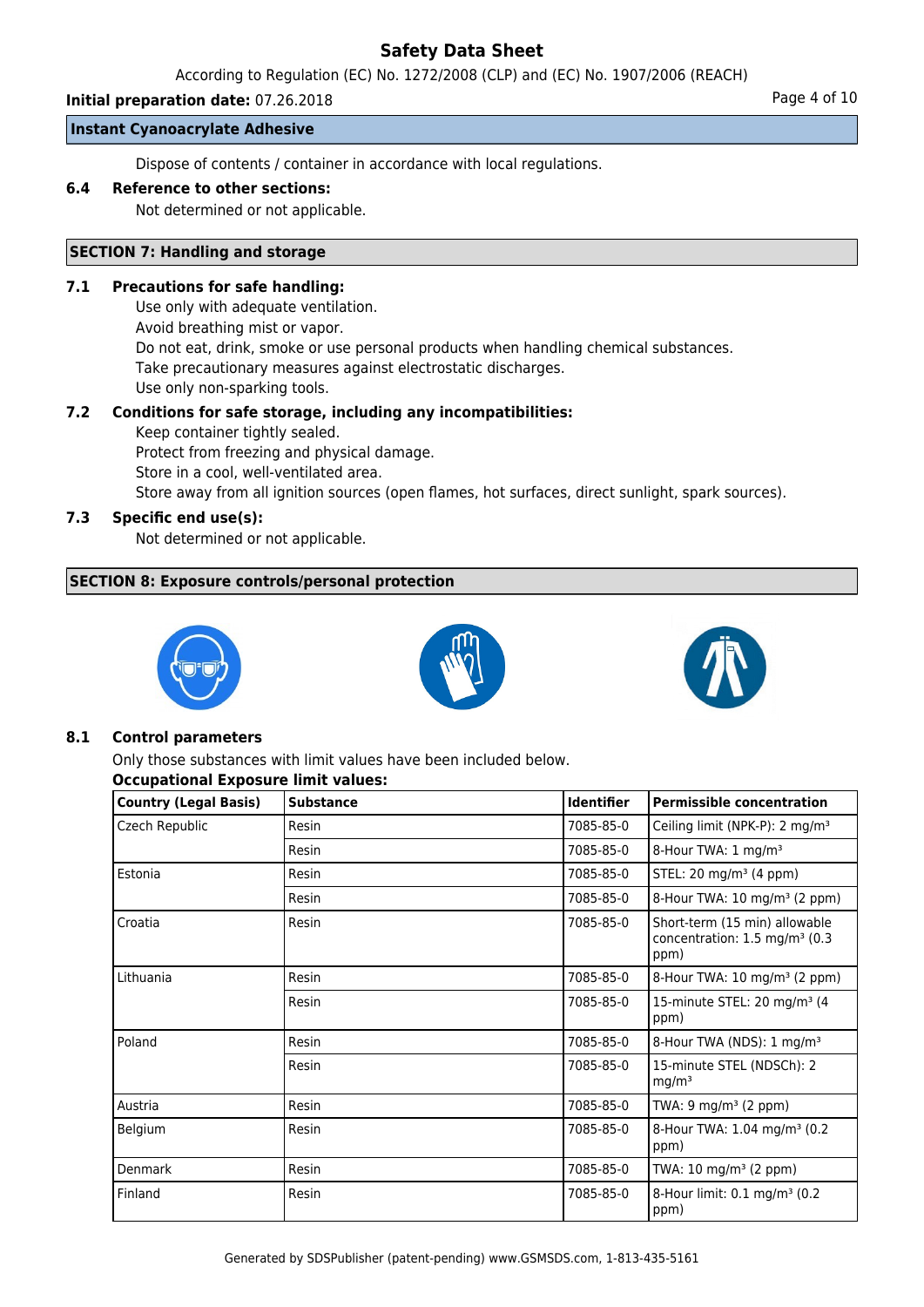## According to Regulation (EC) No. 1272/2008 (CLP) and (EC) No. 1907/2006 (REACH)

### **Initial preparation date:** 07.26.2018 **Page 1 and 2018** Page 5 of 10

### **Instant Cyanoacrylate Adhesive**

| <b>Country (Legal Basis)</b> | <b>Substance</b> | Identifier | <b>Permissible concentration</b>                         |
|------------------------------|------------------|------------|----------------------------------------------------------|
| Ireland                      | Resin            | 7085-85-0  | 8-Hour OEL (TWA): 0.2 ppm                                |
| Italy                        | Resin            | 7085-85-0  | 8-Hour TWA: 0.2 ppm                                      |
|                              | Resin            | 7085-85-0  | 15-minute STEL: 1 ppm                                    |
| Portugal                     | Resin            | 7085-85-0  | 8-Hour exposure limit: 0.2 ppm                           |
| Spain                        | Resin            | 7085-85-0  | 8-Hour daily exposure limit (VLA-<br>$ED$ : 0.2 ppm      |
| Sweden                       | Resin            | 7085-85-0  | Level Limit Value (NGV): 10<br>mg/m <sup>3</sup> (2 ppm) |
|                              | Resin            | 7085-85-0  | Short Term Limit (KTV): 20<br>mg/m <sup>3</sup> (4 ppm)  |
| United Kingdom               | Resin            | 7085-85-0  | STEL: 1.5 mg/m <sup>3</sup> (0.3 ppm)                    |

### **Biological limit values:**

No biological exposure limits noted for the ingredient(s).

### **Derived No Effect Level (DNEL):**

Not determined or not applicable.

### **Predicted No Effect Concentration (PNEC):**

Not determined or not applicable.

## **Information on monitoring procedures:**

Monitoring of the concentration of substances in the breathing zone of workers or in the general workplace may be required to confirm compliance with an OEL and adequacy of exposure controls Biological monitoring may also be appropriate for some substances

## **8.2 Exposure controls**

## **Appropriate engineering controls:**

Emergency eye wash fountains and safety showers should be available in the immediate vicinity of use or handling.

Provide exhaust ventilation or other engineering controls to keep the airborne concentrations of vapor and mists below the applicable workplace exposure limits (Occupational Exposure Limits-OELs) indicated above.

Use explosion-proof ventilation equipment.

## **Personal protection equipment**

## **Eye and face protection:**

Safety goggles or glasses, or appropriate eye protection.

### **Skin and body protection:**

Select glove material impermeable and resistant to the substance.

Wear appropriate clothing to prevent any possibility of skin contact.

### **Respiratory protection:**

If engineering controls do not maintain airborne concentrations below recommended exposure limits (where applicable) or to an acceptable level (in countries where exposure limits have not been established), an approved respirator must be worn.

### **General hygienic measures:**

Avoid contact with skin, eyes and clothing.

Wash hands before breaks and at the end of work.

Wash contaminated clothing before reuse.

### **Environmental exposure controls:**

Select controls based on a risk assessment of local conditions. See section 6 for information on accidental release measures.

# **SECTION 9: Physical and chemical properties**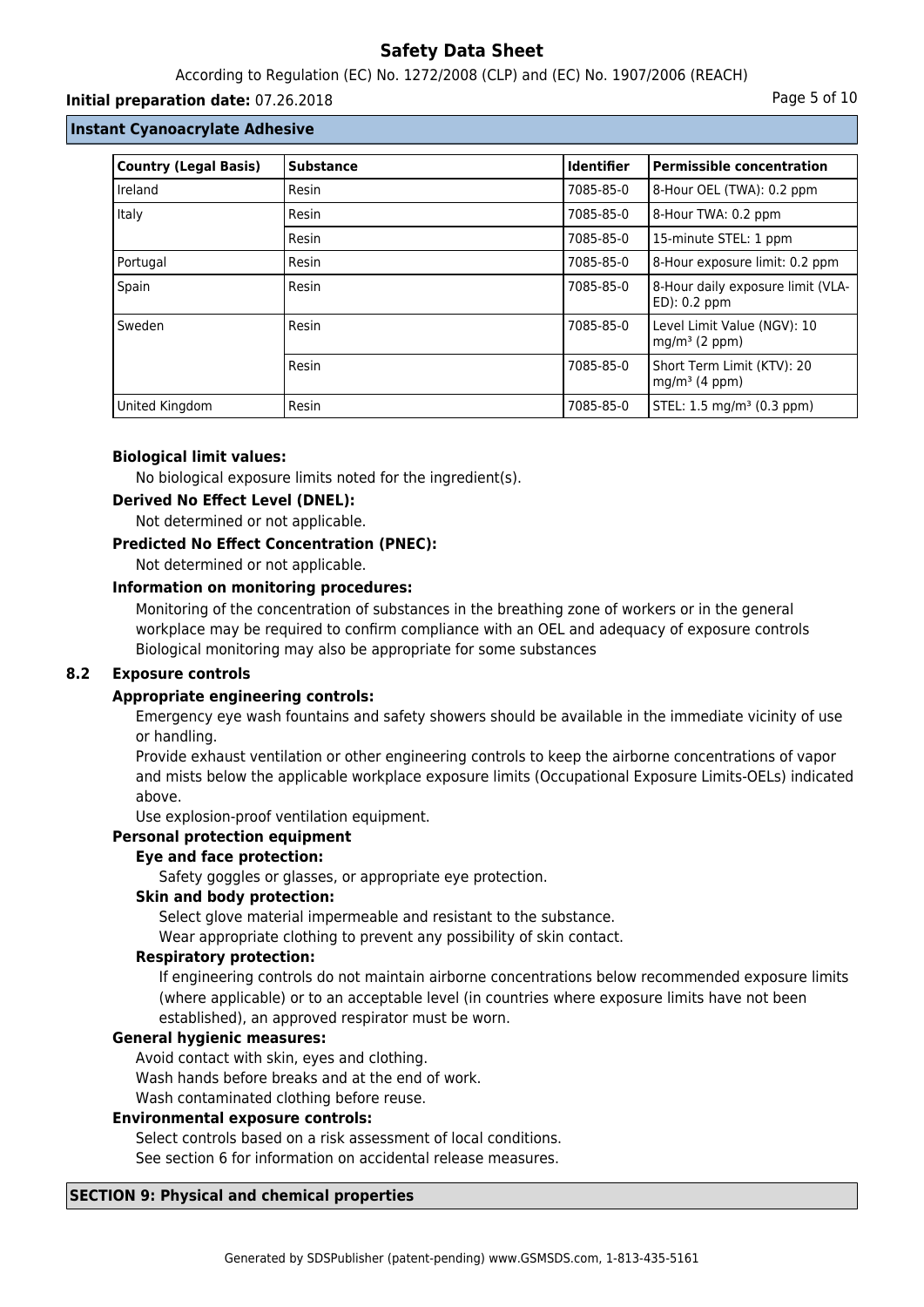According to Regulation (EC) No. 1272/2008 (CLP) and (EC) No. 1907/2006 (REACH)

**Initial preparation date:** 07.26.2018 **Page 6 of 10** 

## **Instant Cyanoacrylate Adhesive**

### **9.1 Information on basic physical and chemical properties**

| <b>Appearance</b>                              | Clear liquid                     |
|------------------------------------------------|----------------------------------|
| Odor                                           | Not available                    |
| <b>Odor threshold</b>                          | Not available                    |
| рH                                             | Not available                    |
| <b>Melting point/freezing point</b>            | Not available                    |
| Initial boiling point/range                    | Not available                    |
| Flash point (closed cup)                       | 87°C (188.6°F)                   |
| <b>Evaporation rate</b>                        | Not available                    |
| <b>Flammability (solid, gas)</b>               | Not available                    |
| <b>Upper flammability/explosive limit</b>      | Not available                    |
| Lower flammability/explosive limit             | Not available                    |
| <b>Vapor pressure</b>                          | Not available                    |
| <b>Vapor density</b>                           | Not available                    |
| <b>Density</b>                                 | 1.06                             |
| <b>Relative density</b>                        | Not available                    |
| <b>Solubilities</b>                            | Not determined or not available. |
| <b>Partition coefficient (n-octanol/water)</b> | Not available                    |
| <b>Auto/Self-ignition temperature</b>          | Not available                    |
| <b>Decomposition temperature</b>               | Not available                    |
| <b>Dynamic viscosity</b>                       | Not available                    |
| <b>Kinematic viscosity</b>                     | Not available                    |
| <b>Explosive properties</b>                    | Not available                    |
| <b>Oxidizing properties</b>                    | Not available                    |

## **9.2 Other information**

## **SECTION 10: Stability and reactivity**

### **10.1 Reactivity:**

Does not react under normal conditions of use and storage.

### **10.2 Chemical stability:**

Stable under normal conditions of use and storage.

## **10.3 Possibility of hazardous reactions:**

None under normal conditions of use and storage.

- **10.4 Conditions to avoid:** None known.
- **10.5 Incompatible materials:** None known.

# **10.6 Hazardous decomposition products:**

None known.

## **SECTION 11: Toxicological information**

## **11.1 Information on toxicological effects**

### **Acute toxicity**

**Assessment:** Based on available data, the classification criteria are not met. **Product data:** No data available.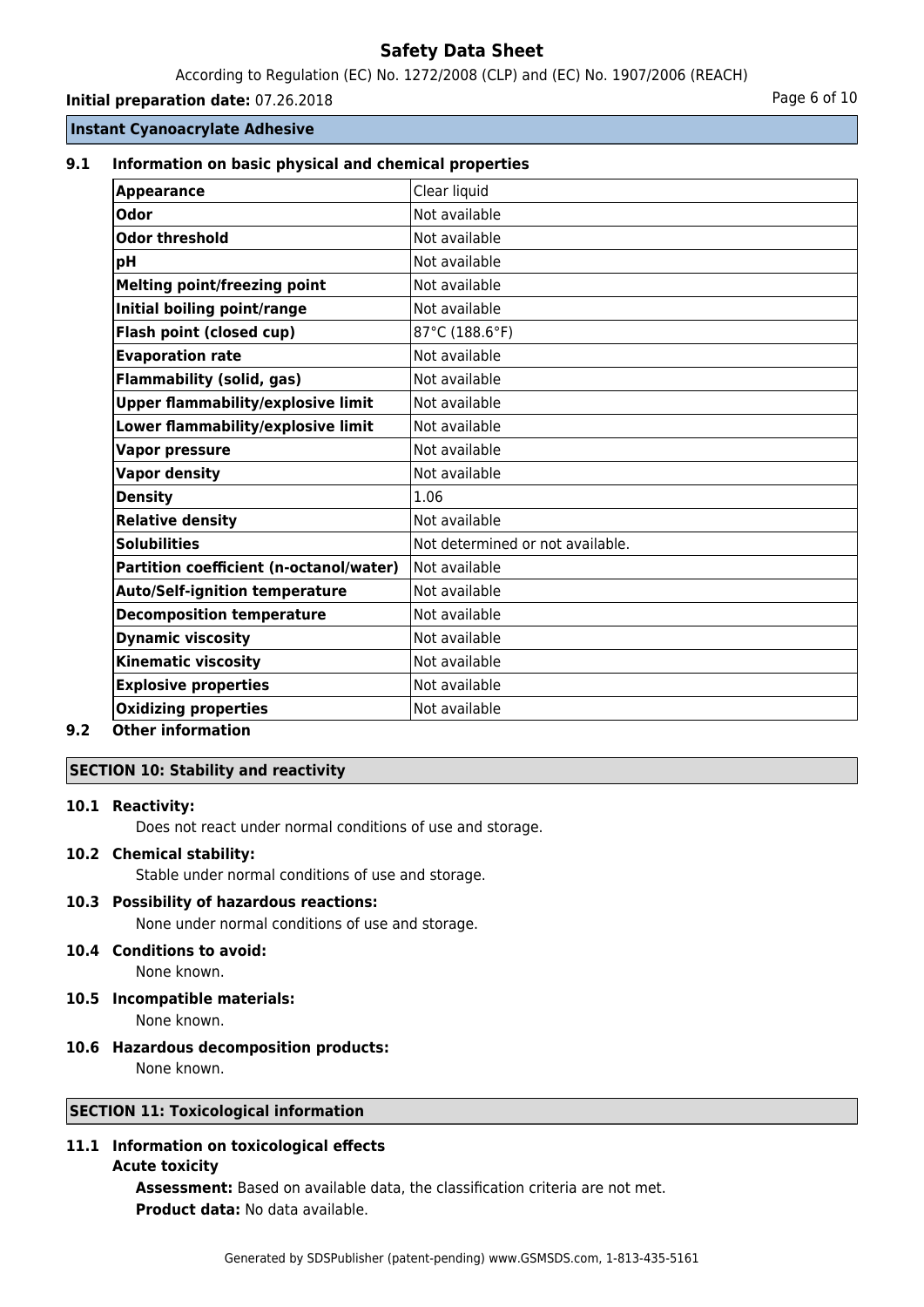According to Regulation (EC) No. 1272/2008 (CLP) and (EC) No. 1907/2006 (REACH)

### **Initial preparation date:** 07.26.2018 **Page 7 of 10**

#### **Instant Cyanoacrylate Adhesive**

**Substance data:** No data available.

#### **Skin corrosion/irritation**

**Assessment:** Causes skin irritation

## **Product data:**

No data available.

### **Substance data:**

| Name  | Result                 |
|-------|------------------------|
| Resin | Causes skin irritation |

### **Serious eye damage/irritation**

**Assessment:** Causes serious eye irritation

### **Product data:**

No data available.

### **Substance data:**

| $\sqrt{\mathsf{Name}}$ | <b>Result</b>                  |
|------------------------|--------------------------------|
| Resin                  | Causes serious eye irritation. |

### **Respiratory or skin sensitization**

**Assessment:** Based on available data, the classification criteria are not met.

## **Product data:**

No data available.

**Substance data:** No data available.

#### **Carcinogenicity**

**Assessment:** Based on available data, the classification criteria are not met.

**Product data:** No data available.

**Substance data:** No data available.

**International Agency for Research on Cancer (IARC):** None of the ingredients are listed.

**National Toxicology Program (NTP):** None of the ingredients are listed.

### **Germ cell mutagenicity**

**Assessment:** Based on available data, the classification criteria are not met.

**Product data:** No data available.

**Substance data:** No data available.

### **Reproductive Toxicity**

**Assessment:** Based on available data, the classification criteria are not met.

#### **Product data:**

No data available.

**Substance data:** No data available.

### **Specific target organ toxicity (single exposure)**

**Assessment:** May cause respiratory irritation

#### **Product data:**

No data available.

**Substance data:**

| $\sqrt{\mathsf{Name}}$ | <b>Result</b>                     |
|------------------------|-----------------------------------|
| Resin                  | May cause respiratory irritation. |

### **Specific target organ toxicity (repeated exposure)**

**Assessment:** Based on available data, the classification criteria are not met.

**Product data:**

No data available.

**Substance data:** No data available.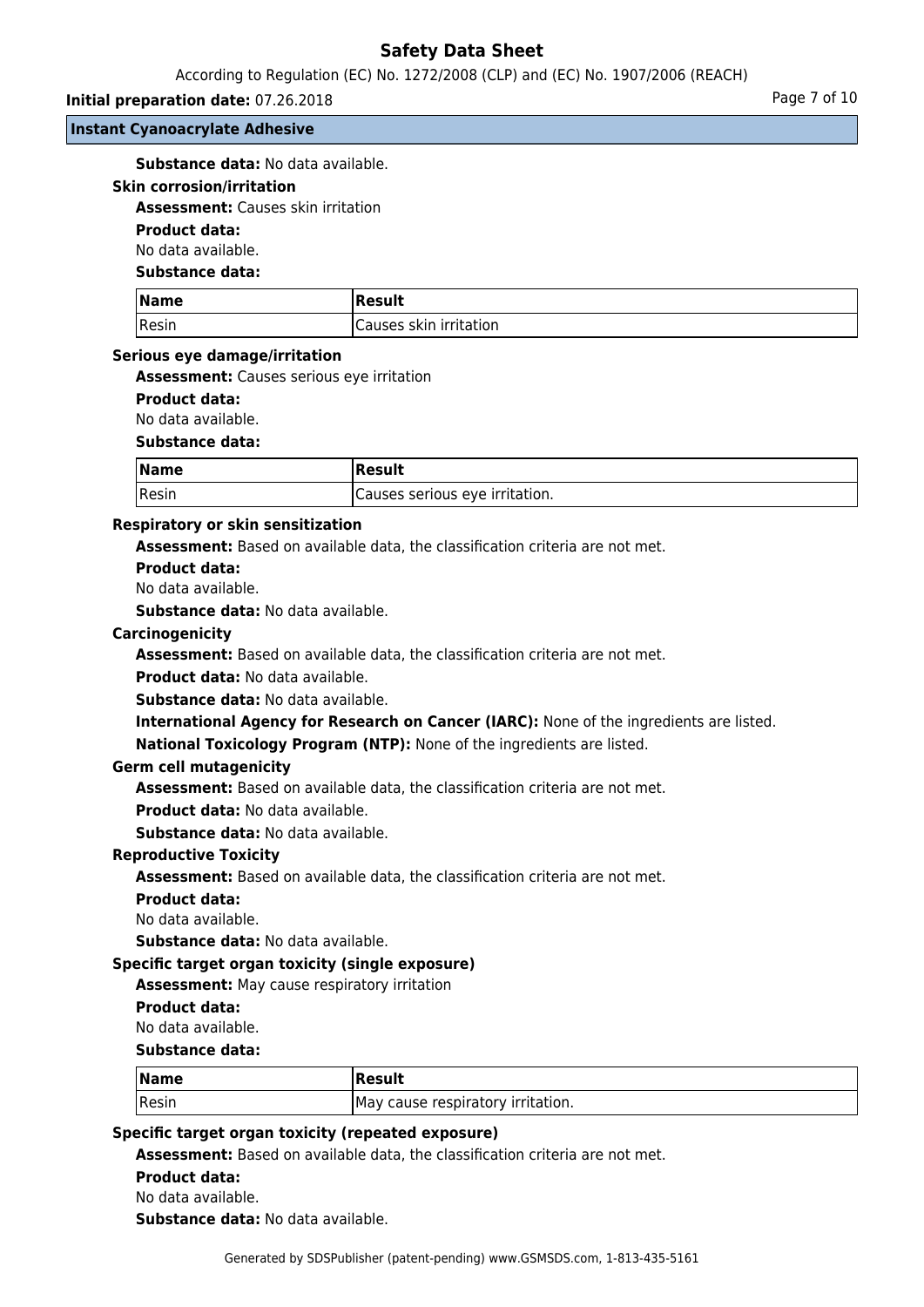According to Regulation (EC) No. 1272/2008 (CLP) and (EC) No. 1907/2006 (REACH)

### **Initial preparation date:** 07.26.2018 **Page 8 of 10**

**Instant Cyanoacrylate Adhesive**

### **Aspiration toxicity**

**Assessment:** Based on available data, the classification criteria are not met.

**Product data:**

No data available.

**Substance data:** No data available.

**Information on likely routes of exposure:**

No data available.

# **Symptoms related to the physical, chemical and toxicological characteristics:**

No data available.

# **Other information:**

No data available.

## **SECTION 12: Ecological information**

## **12.1 Toxicity**

## **Acute (short-term) toxicity**

**Assessment:** Based on available data, the classification criteria are not met. **Product data:** No data available. **Substance data:** No data available.

**Chronic (long-term) toxicity**

**Product data:** No data available.

**Substance data:** No data available.

## **12.2 Persistence and degradability**

**Product data:** No data available.

**Substance data:** No data available.

## **12.3 Bioaccumulative potential**

**Product data:** No data available.

**Substance data:** No data available.

## **12.4 Mobility in soil**

**Product data:** No data available.

**Substance data:** No data available.

## **12.5 Results of PBT and vPvB assessment**

**PBT assessment:** This product does not contain any substances that are assessed to be a PBT. **vPvB assessment:** This product does not contain any substances that are assessed to be a vPvB.

## **12.6 Other adverse effects:** No data available.

# **SECTION 13: Disposal considerations**

## **13.1 Waste treatment methods**

## **Relevant information:**

It is the responsibility of the waste generator to properly characterize all waste materials according to applicable regulatory entities

## **SECTION 14: Transport information**

## **International Carriage of Dangerous Goods by Road/Rail (ADR/RID)**

| UN number                     | Not regulated |
|-------------------------------|---------------|
| UN proper shipping name       | Not regulated |
| UN transport hazard class(es) | l None        |
| <b>Packing group</b>          | l None        |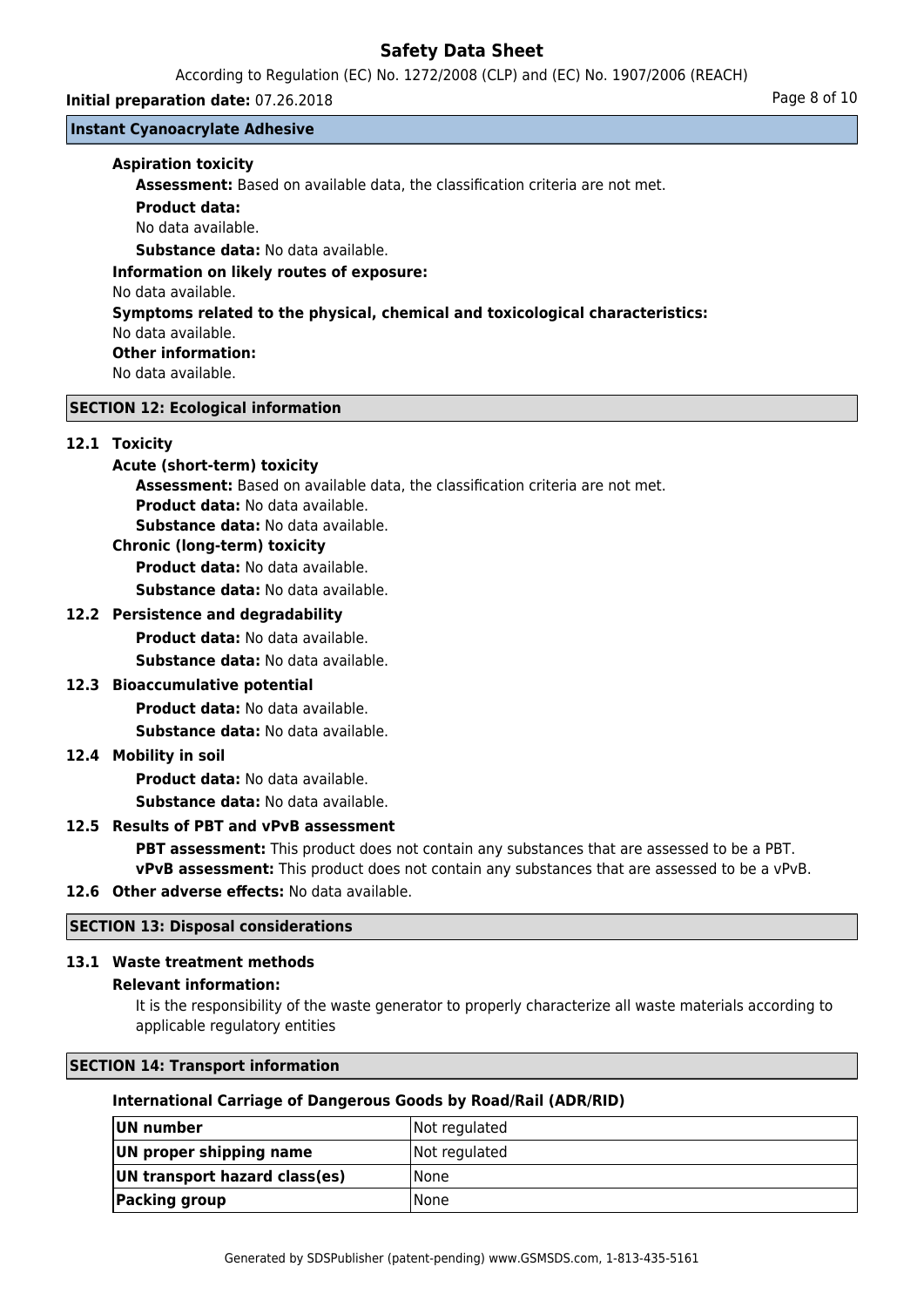According to Regulation (EC) No. 1272/2008 (CLP) and (EC) No. 1907/2006 (REACH)

### **Initial preparation date:** 07.26.2018 **Page 9 of 10**

## **Instant Cyanoacrylate Adhesive**

| <b>Environmental hazards</b> | <b>None</b>  |
|------------------------------|--------------|
| Special precautions for user | <b>INone</b> |

### **International Carriage of Dangerous Goods by Inland Waterways (ADN)**

| UN number                     | Not regulated |
|-------------------------------|---------------|
| UN proper shipping name       | Not regulated |
| UN transport hazard class(es) | l None        |
| Packing group                 | l None        |
| <b>Environmental hazards</b>  | l None        |
| Special precautions for user  | <b>None</b>   |

### **International Maritime Dangerous Goods (IMDG)**

| UN number                     | Not Regulated |
|-------------------------------|---------------|
| UN proper shipping name       | Not Regulated |
| UN transport hazard class(es) | l None        |
| Packing group                 | l None        |
| <b>Environmental hazards</b>  | None          |
| Special precautions for user  | <b>None</b>   |

### **International Air Transport Association Dangerous Goods Regulations (IATA-DGR)**

| UN number                     | Not Regulated |
|-------------------------------|---------------|
| UN proper shipping name       | Not Regulated |
| UN transport hazard class(es) | <b>None</b>   |
| Packing group                 | <b>None</b>   |
| <b>Environmental hazards</b>  | l None        |
| Special precautions for user  | l None        |

### **SECTION 15: Regulatory information**

### **15.1 Safety, health and environmental regulations/legislation specific for the substance or mixture.**

### **European regulations**

### **Inventory listing (EINECS):**

**REACH SVHC candidate list:** Not determined.

**REACH SVHC Authorizations:** Not determined.

**REACH Restriction:** Not determined.

**Water hazard class (WGK) (Product):** Not determined.

**Water hazard class (WGK) (Substance):** Not determined.

### **15.2 Chemical Safety Assessment**

No Chemical Safety Assessment has been carried out for this substance/mixture by the supplier.

## **SECTION 16: Other information**

#### **Indication of changes:**

Not applicable. **Abbreviations and Acronyms:** None **Classification procedure:**